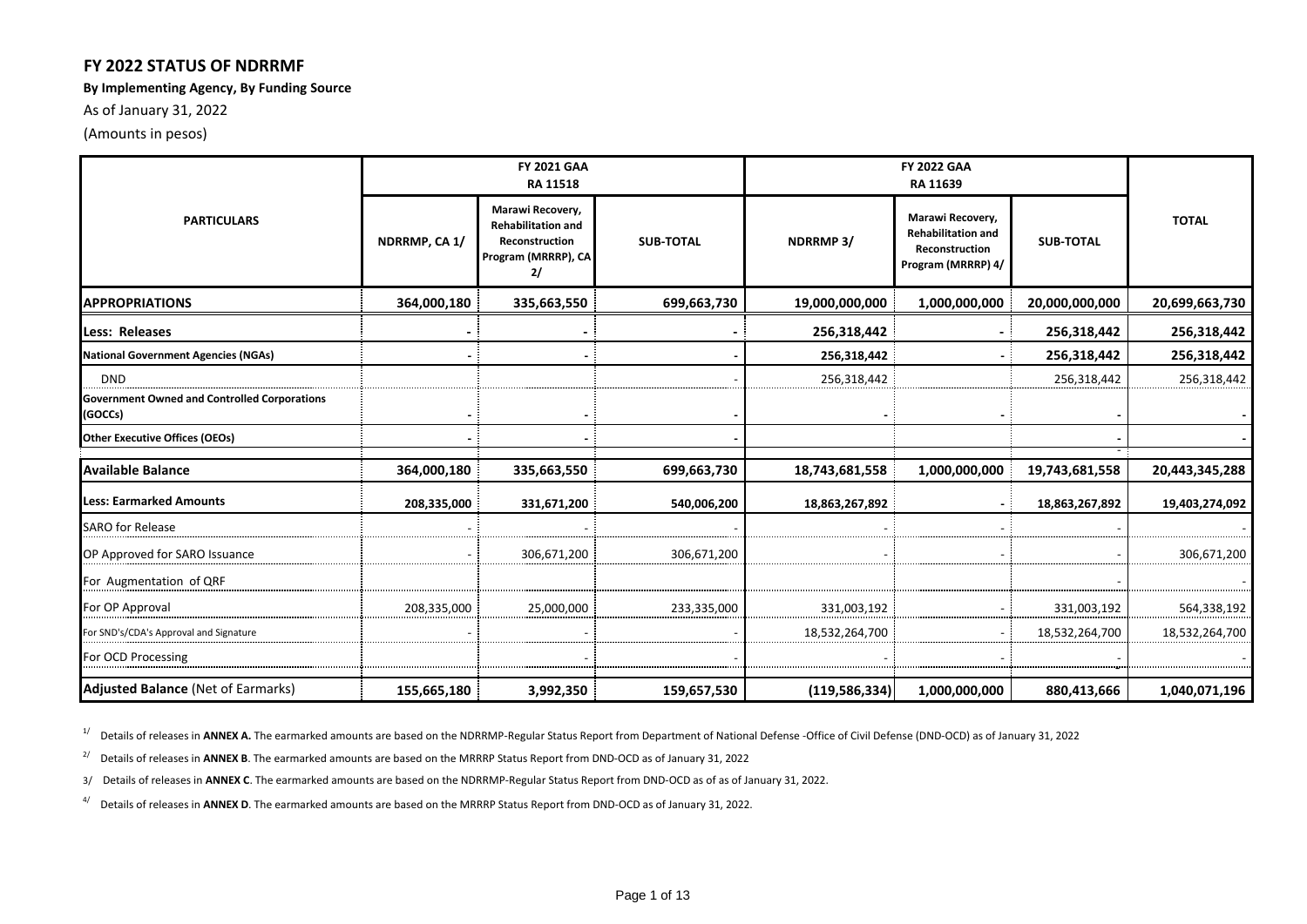## **FY 2021 National Disaster Risk Reduction and Management Program, CA**

**By Implementing Agency, By Expense Class**

As of January 31, 2022

(Amounts in pesos)

| <b>PARTICULARS</b>                        | <b>MOOE</b> | <b>CO</b> | <b>TOTAL</b>      |
|-------------------------------------------|-------------|-----------|-------------------|
| Appropriation                             | 364,000,180 | 0         | 364,000,180       |
| <b>Reallocation, Total</b>                |             |           |                   |
|                                           |             |           |                   |
| <b>Adjusted Appropriations</b>            | 364,000,180 | 0.        | 364,000,180       |
| Less: Releases                            | U           | 0.        | O                 |
|                                           |             |           |                   |
| <b>Available Balance</b>                  | 364,000,180 | 0         | 364,000,180       |
| Earmarked-Amounts                         |             |           | 2/<br>208,335,000 |
| <b>SARO</b> for Release                   |             |           |                   |
| OP Approved for SARO Issuance             |             |           |                   |
| For OP Approval                           |             |           | 208,335,000       |
| For SND's/CDA's Approval and Signature    |             |           |                   |
| Referred to DBM for comments              |             |           |                   |
| <b>Balance (net of earmarked amounts)</b> |             |           | 155,665,180       |

1/ Details in **ANNEX A**

2/ Based on the NDRRMP-Regular Status Report from DND-OCD as of January 31, 2022. (see Annex E)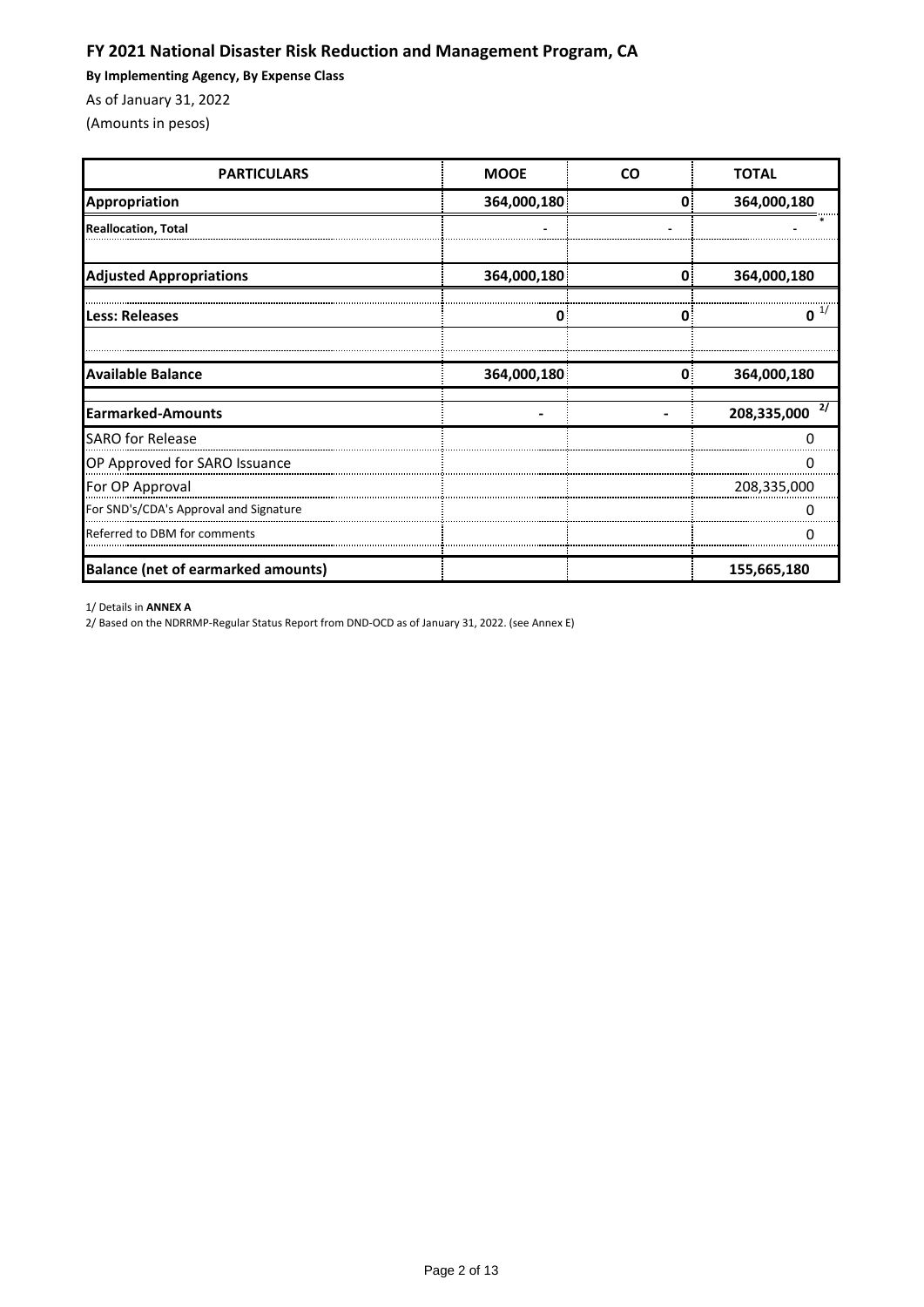#### **Status**

### **FY 2021 National Disaster Risk Reduction and Management Program, CA**

### **By Implementing Agency, By Expense Class**

As of January 31, 2022

(Amounts in pesos)

|                                                              |  | <b>SARO No.</b><br><b>DATE</b><br><b>PURPOSE</b> |                             |                                 |                    | <b>RELEASES</b>          |       |  |  |
|--------------------------------------------------------------|--|--------------------------------------------------|-----------------------------|---------------------------------|--------------------|--------------------------|-------|--|--|
| <b>IMPLEMENTING AGENCY/ Local</b><br><b>Government Units</b> |  |                                                  | Typhoon/<br><b>Disaster</b> | Date of OP Approval/<br>Remarks | <b>MOOE</b>        | CO                       | Total |  |  |
| <b>RELEASES</b>                                              |  |                                                  |                             |                                 |                    |                          |       |  |  |
|                                                              |  |                                                  |                             |                                 |                    |                          |       |  |  |
|                                                              |  |                                                  |                             |                                 | <b>GRAND TOTAL</b> | $\overline{\phantom{0}}$ |       |  |  |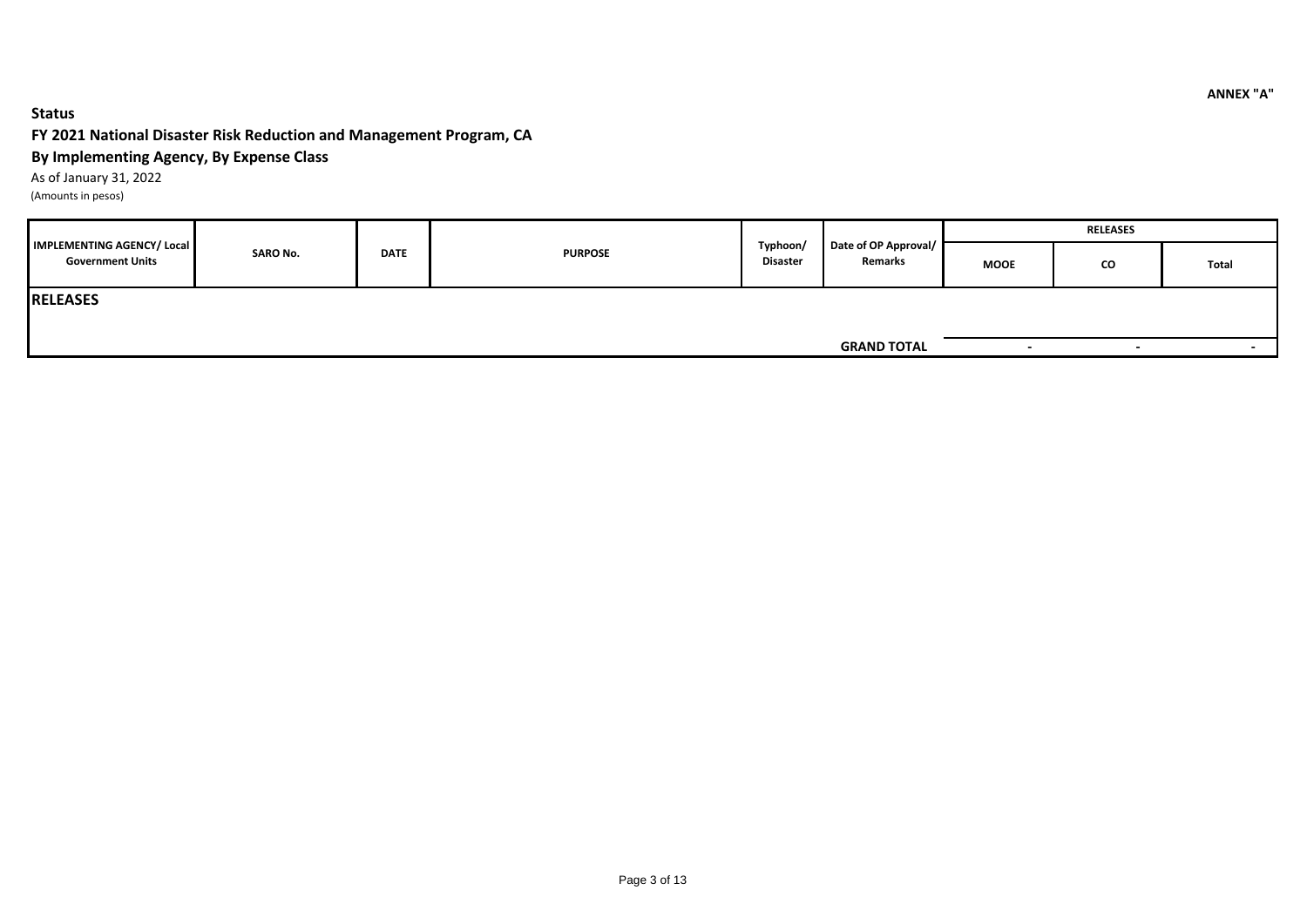# **Status of FY 2021 National Disaster Risk Reduction and Management Program**

| <b>PARTICULARS</b>                        | <b>AMOUNT</b> |  |  |  |
|-------------------------------------------|---------------|--|--|--|
|                                           |               |  |  |  |
| A. OP Approved with SARO                  |               |  |  |  |
| <b>B. SARO for Release</b>                |               |  |  |  |
| <b>C. OP Approved for SARO Issuance</b>   |               |  |  |  |
| <b>D. For OP Approval</b>                 | 208,335,000   |  |  |  |
| Department of National Defense            | 208,335,000   |  |  |  |
| E. For SND's/CDA's Approval and Signature |               |  |  |  |
| <b>F. Referred to DBM for Comments</b>    |               |  |  |  |
|                                           |               |  |  |  |
|                                           |               |  |  |  |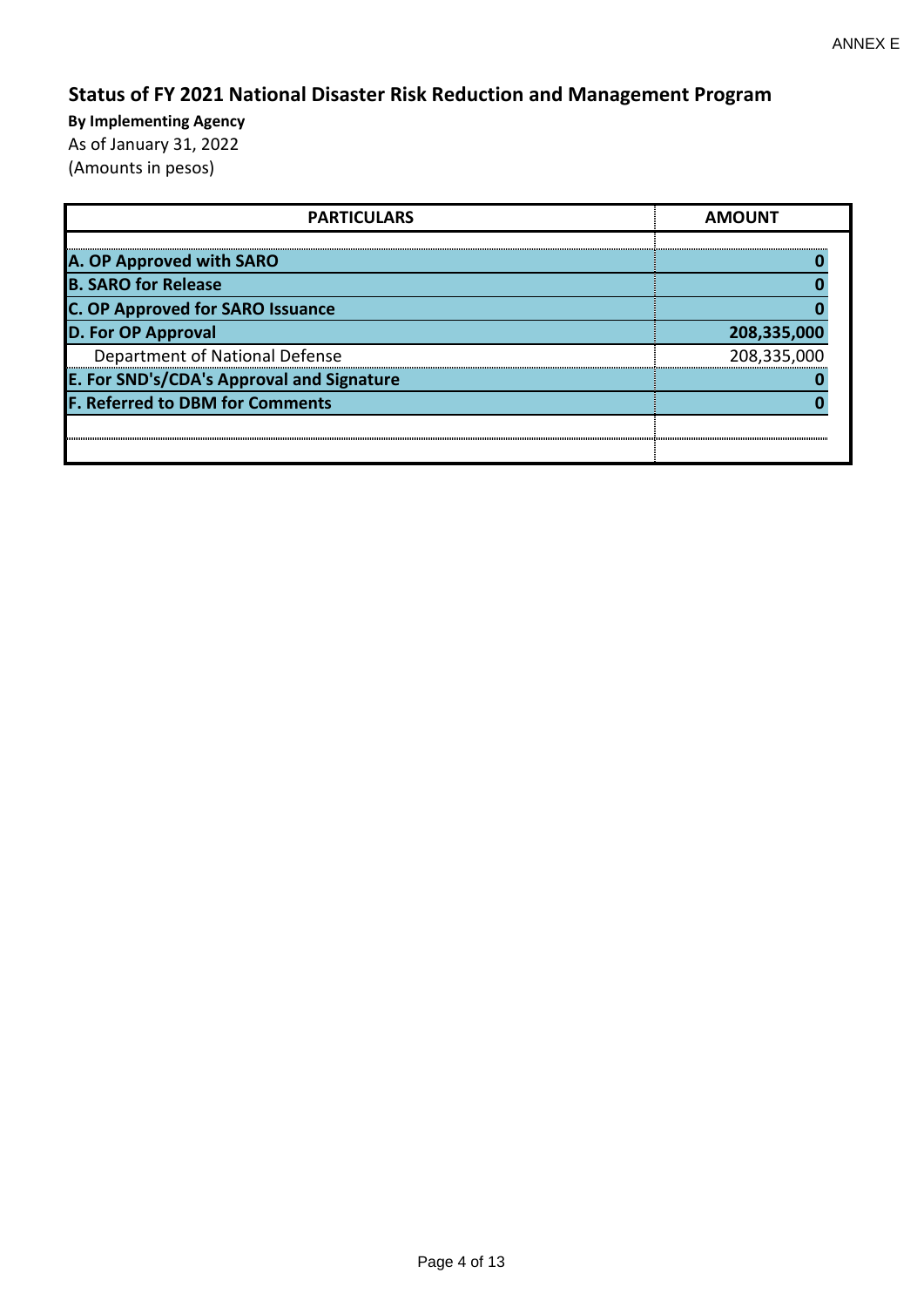## **FY 2021 Marawi Recovery, Rehabilitation and Reconstruction Program, CA**

**By Implementing Agency, By Expense Class**

As of January 31, 2022

(Amounts in pesos)

| <b>PARTICULARS</b>            | <b>MOOE</b> | CΩ          | <b>TOTAL</b>                |
|-------------------------------|-------------|-------------|-----------------------------|
| Appropriations                | 0.          | 335,663,550 | 335,663,550                 |
| <b>Reallocation, Total</b>    |             |             |                             |
| <b>Adjusted Appropriation</b> |             | 335,663,550 | 335,663,550                 |
| <b>Less: Releases</b>         |             | 0           | ŋ                           |
|                               |             |             |                             |
| <b>Available Balance</b>      | Ω           | 335,663,550 | 335,663,550                 |
|                               |             |             |                             |
| <b>Earmarked-Amounts</b>      |             |             | $331,671,200$ <sup>2/</sup> |
| <b>SARO for Release</b>       |             |             |                             |
| OP Approved for SARO Issuance |             |             | 306,671,200                 |
| For OP Approval               |             |             | 25,000,000                  |
| <b>Adjusted Balance</b>       |             |             | 3,992,350                   |

**1/** Details in **ANNEX B**

**2/** Based on the NDRRMP-MRRRP Status Report from DND-OCD as of January 31, 2022. (see Annex F)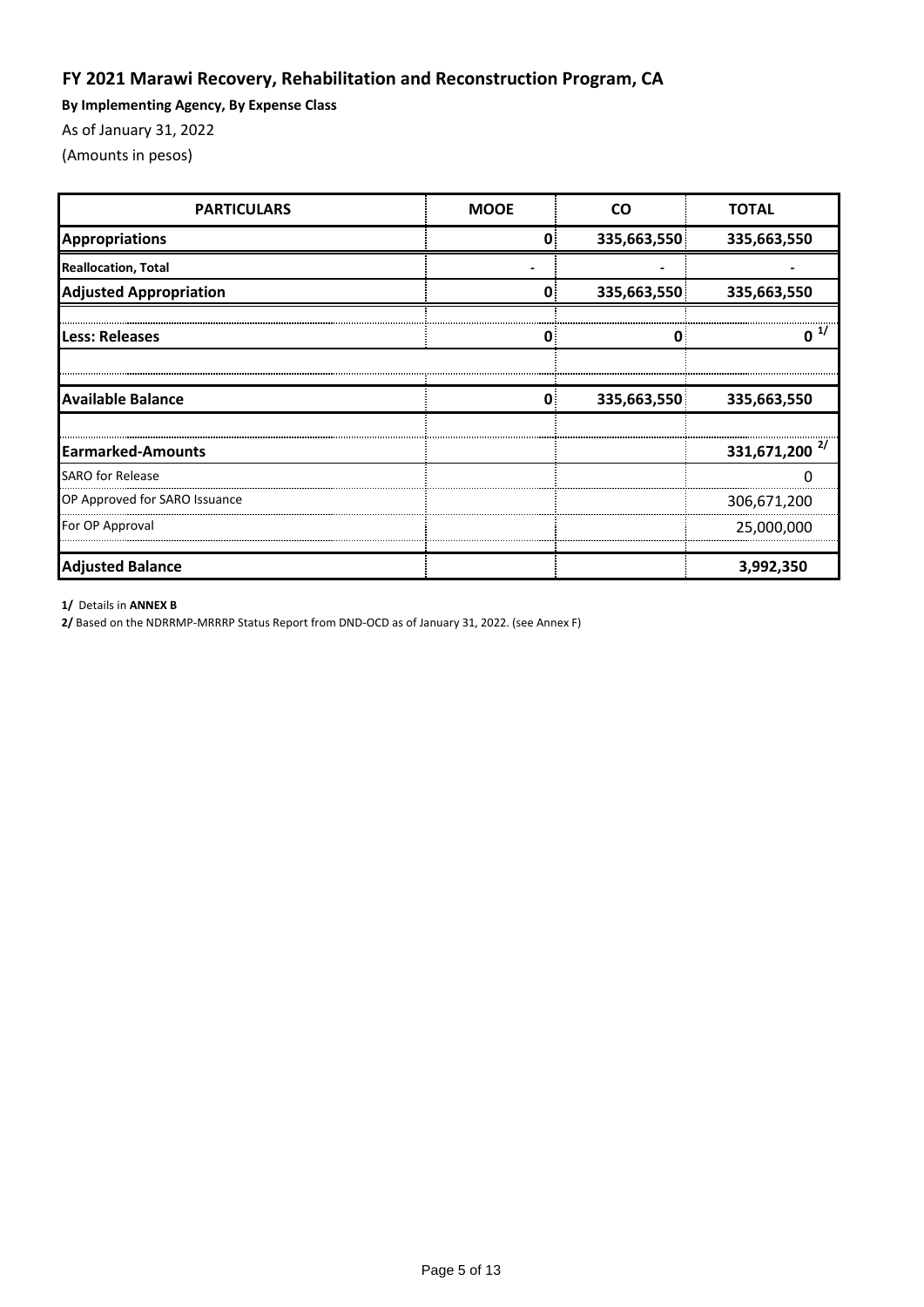### **Status**

### **FY 2021 Marawi Recovery, Rehabilitation and Reconstruction Program, CA**

### **By Implementing Agency**

As of January 31, 2022 (Amounts in pesos)

|                                                       |                 |             |                |                                 | <b>RELEASES</b>          |                          |                          |  |
|-------------------------------------------------------|-----------------|-------------|----------------|---------------------------------|--------------------------|--------------------------|--------------------------|--|
| IMPLEMENTING AGENCY/ Local<br><b>Government Units</b> | <b>SARO No.</b> | <b>DATE</b> | <b>PURPOSE</b> | Date of OP Approval/<br>Remarks | <b>MOOE</b>              | <b>CO</b>                | Total                    |  |
| <b>RELEASES</b>                                       |                 |             |                |                                 |                          |                          |                          |  |
|                                                       |                 |             |                | <b>GRAND TOTAL</b>              | $\overline{\phantom{a}}$ | $\overline{\phantom{0}}$ | $\overline{\phantom{a}}$ |  |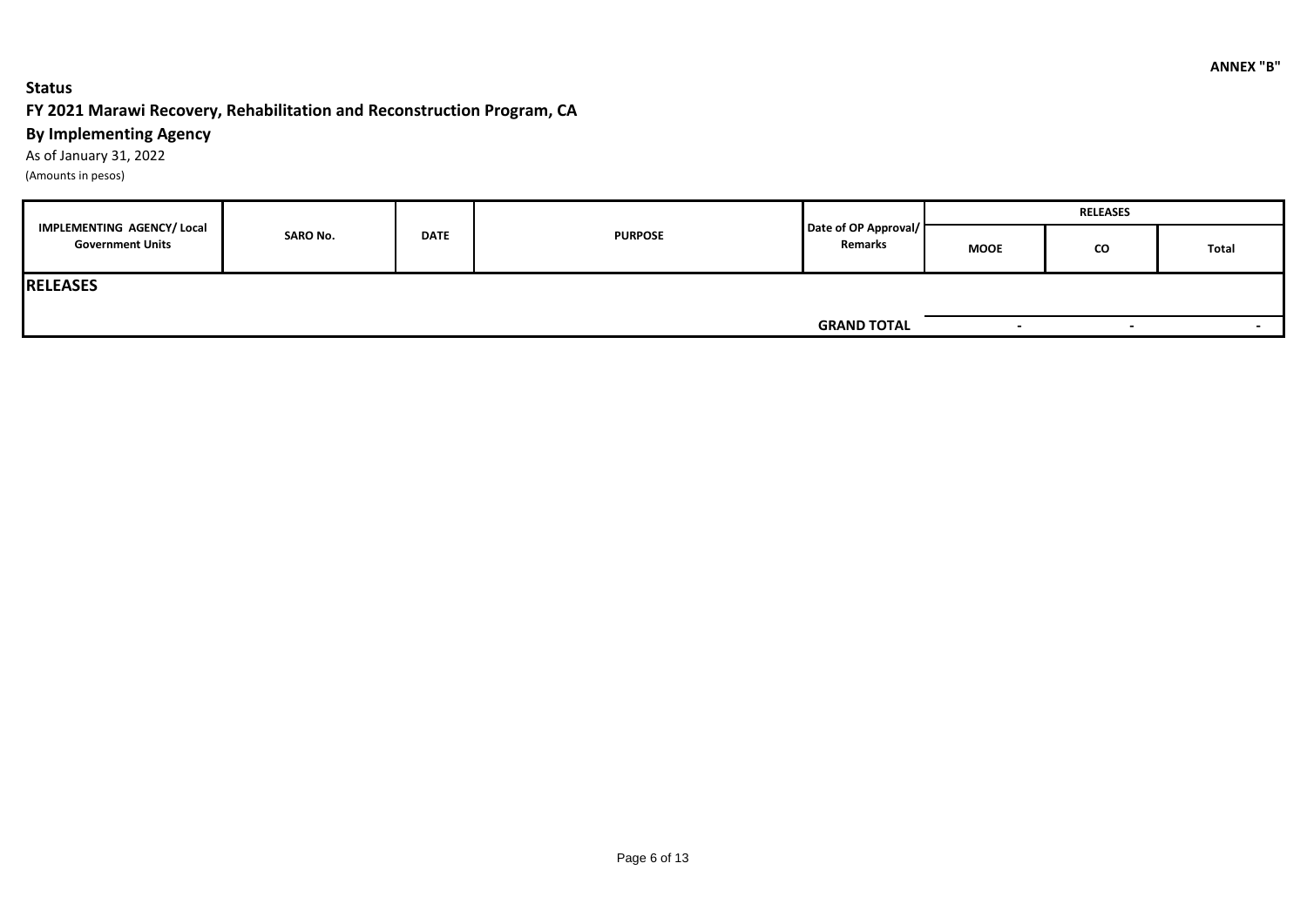# **Status of FY 2020 Marawi Recovery, Rehabilitation and Reconstruction Program**

| <b>PARTICULARS</b>                                        | <b>AMOUNT</b> |
|-----------------------------------------------------------|---------------|
|                                                           |               |
| A. OP Approved with SARO                                  |               |
| <b>B. SARO for Release</b>                                |               |
| <b>C. OP Approved for SARO Issuance</b>                   | 306,671,200   |
| Philippine Army                                           | 13,052,000    |
| Department of Health                                      | 293,619,200   |
| <b>D. For OP Approval</b>                                 | 25,000,000    |
| Department of Public Works and Highways                   | 25,000,000    |
| <b>E. Referred back to OCD</b>                            |               |
| <b>F. Referred to DBM for Comments</b>                    |               |
| G. For SND's/CDA's Approval and Signature                 |               |
| H. For Submission of Revised Request/Supporting Documents |               |
| I. For OCD Processing                                     |               |
| J. For Endorsement of TFBM Sub-Committee (New Projects)   |               |
| <b>K.For Reprioritization</b>                             |               |
|                                                           |               |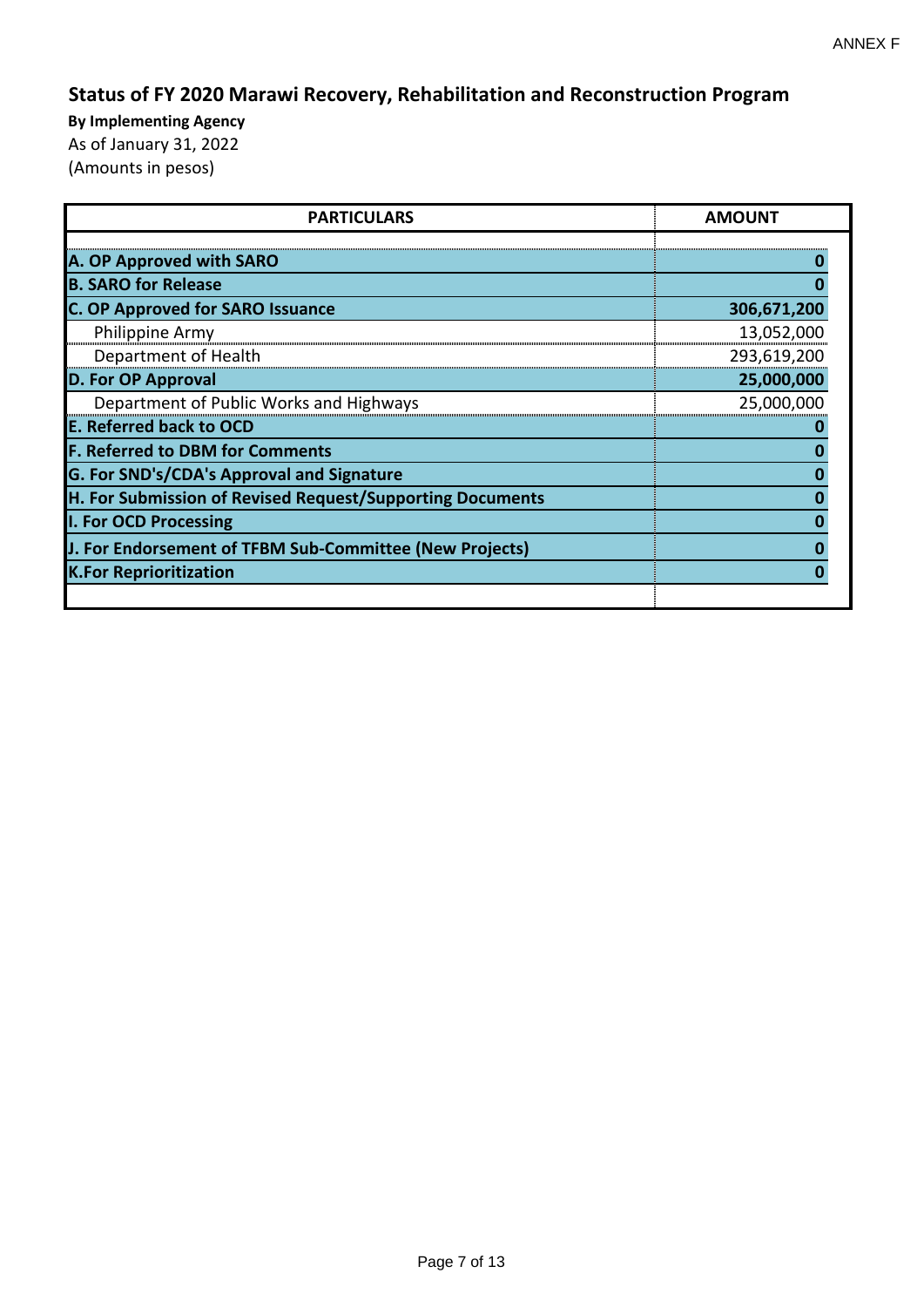## **FY 2022 National Disaster Risk Reduction and Management Program**

**By Implementing Agency, By Expense Class**

As of January 31, 2022

(Amounts in pesos)

| <b>PARTICULARS</b>                        | <b>MOOE</b>   | <b>CO</b>      | <b>TOTAL</b>                 |
|-------------------------------------------|---------------|----------------|------------------------------|
| <b>Appropriations</b>                     | 6,298,846,000 | 12,701,154,000 | 19,000,000,000               |
| <b>Reallocation, Total</b>                |               |                |                              |
| <b>Adjusted Appropriation</b>             | 6,298,846,000 | 12,701,154,000 | 19,000,000,000               |
| <b>Less: Releases</b>                     | 256,318,442   | 0              | $256,318,442$ <sup>1/</sup>  |
| <b>DND</b>                                | 256,318,442   |                | 256,318,442                  |
| <b>Available Balance</b>                  | 6,042,527,558 | 12,701,154,000 | 18,743,681,558               |
|                                           |               |                |                              |
| <b>Earmarked-Amounts</b>                  |               |                | 18,863,267,892 <sup>2/</sup> |
| <b>SARO for Release</b>                   |               |                |                              |
| OP Approved for SARO Issuance             |               |                |                              |
| For Augmentation of QRF                   |               |                |                              |
| For OP Approval                           |               |                | 331,003,192                  |
| For SND's Approval and Signature          |               |                | 18,532,264,700               |
| Referred to DBM for comments              |               |                |                              |
| For Reprioritization                      |               |                |                              |
| <b>Balance (net of earmarked amounts)</b> |               |                | (119, 586, 334)              |

1/ Details in ANNEX C

2/ Based on the NDRRMP-Regular Status Report from DND-OCD as of January 31, 2022. (see Annex G)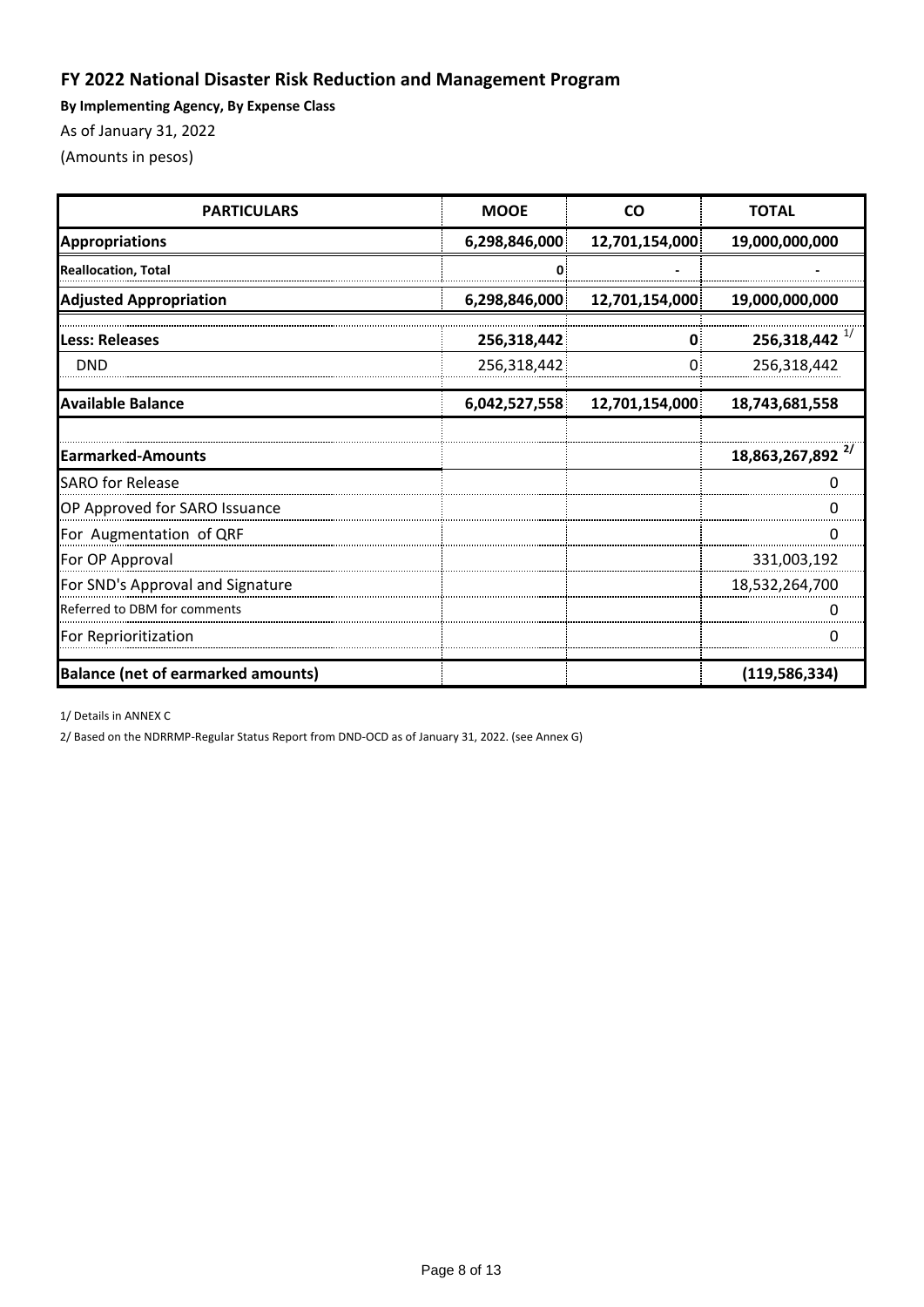### **Status**

#### **FY 2022 National Disaster Risk Reduction and Management Program**

#### **By Implementing Agency, By Expense Class**

As of January 31, 2022 (Amounts in pesos)

|                                                       |                       |             |                                                                                |                      |                                 | <b>RELEASES</b> |          |             |  |
|-------------------------------------------------------|-----------------------|-------------|--------------------------------------------------------------------------------|----------------------|---------------------------------|-----------------|----------|-------------|--|
| IMPLEMENTING AGENCY/ Local<br><b>Government Units</b> | <b>SARO No.</b>       | <b>DATE</b> | <b>PURPOSE</b>                                                                 | Typhoon/<br>Disaster | Date of OP Approval/<br>Remarks | <b>MOOE</b>     | CO       | Total       |  |
| <b>RELEASES</b>                                       |                       |             |                                                                                |                      |                                 |                 |          |             |  |
| <b>Department of National Defense</b>                 |                       |             |                                                                                |                      |                                 | 256,318,442     | $\Omega$ | 256,318,442 |  |
| OCD                                                   | SARO-BMB-D-22-0000517 | 25-Jan-22   | To cover the additional funding requirements for OCD's Quick<br>Response Fund. |                      |                                 | 256,318,442     |          | 256,318,442 |  |
|                                                       |                       |             |                                                                                |                      | <b>GRAND TOTAL</b>              | 256,318,442     |          | 256,318,442 |  |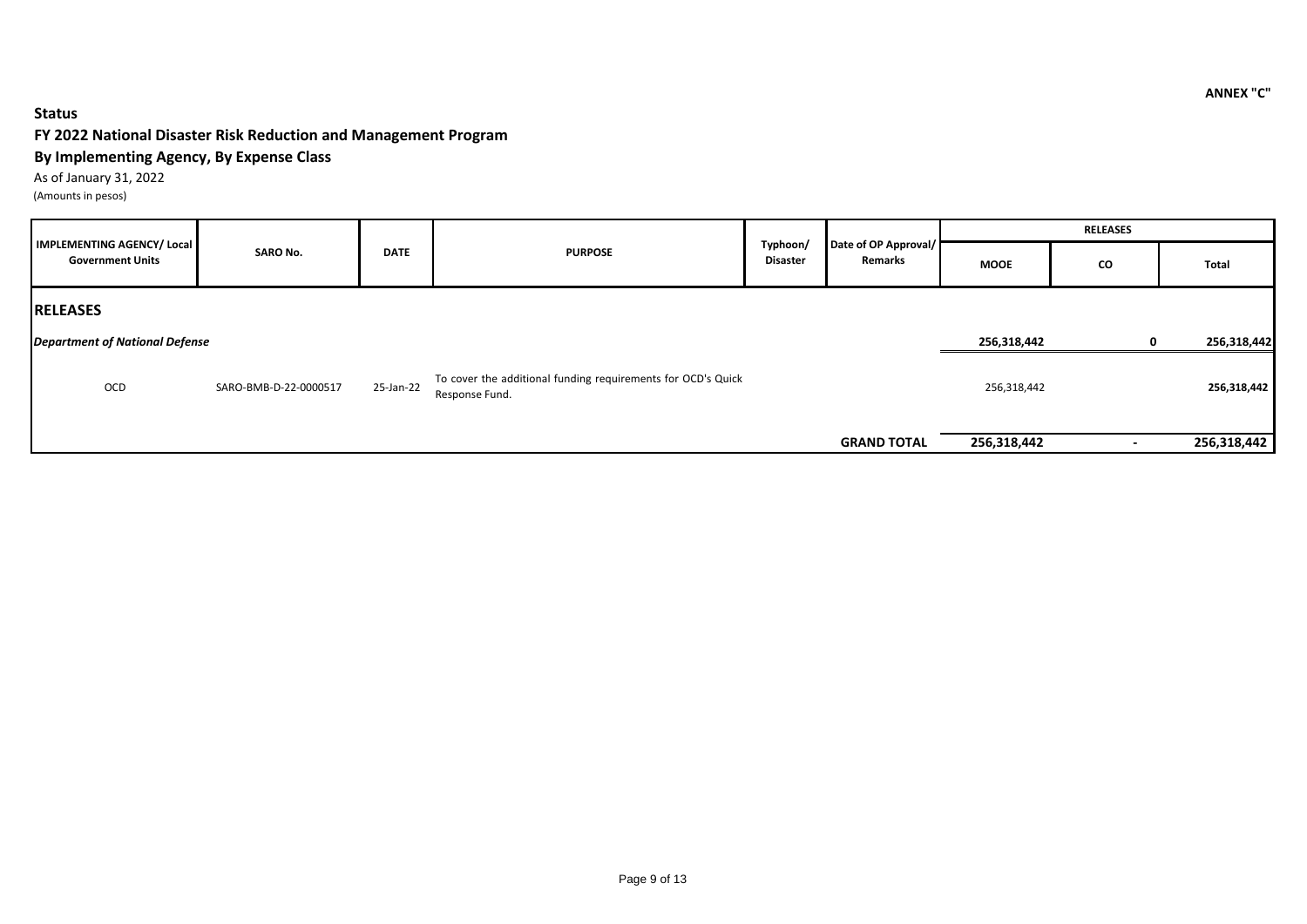# **Status of FY 2022 National Disaster Risk Reduction and Management Program**

| <b>PARTICULARS</b>                           | <b>AMOUNT</b>  |
|----------------------------------------------|----------------|
|                                              |                |
| A. OP Approved with SARO                     | 256,318,442    |
| Department of National Defense               | 256,318,442    |
| <b>B. SARO for Release</b>                   |                |
| <b>C. OP Approved for SARO Issuance</b>      |                |
| D. For Augmentation of QRF                   |                |
| <b>E. For OP Approval</b>                    | 331,003,192    |
| Department of Agriculture                    | 331,003,192    |
| F. For SND's/CDA's Approval and Signature    | 18,532,264,700 |
| <b>National Housing Authority</b>            | 9,693,628,700  |
| Department of Social Welfare and Development | 8,838,636,000  |
| <b>G. Referred to DBM for Comments</b>       |                |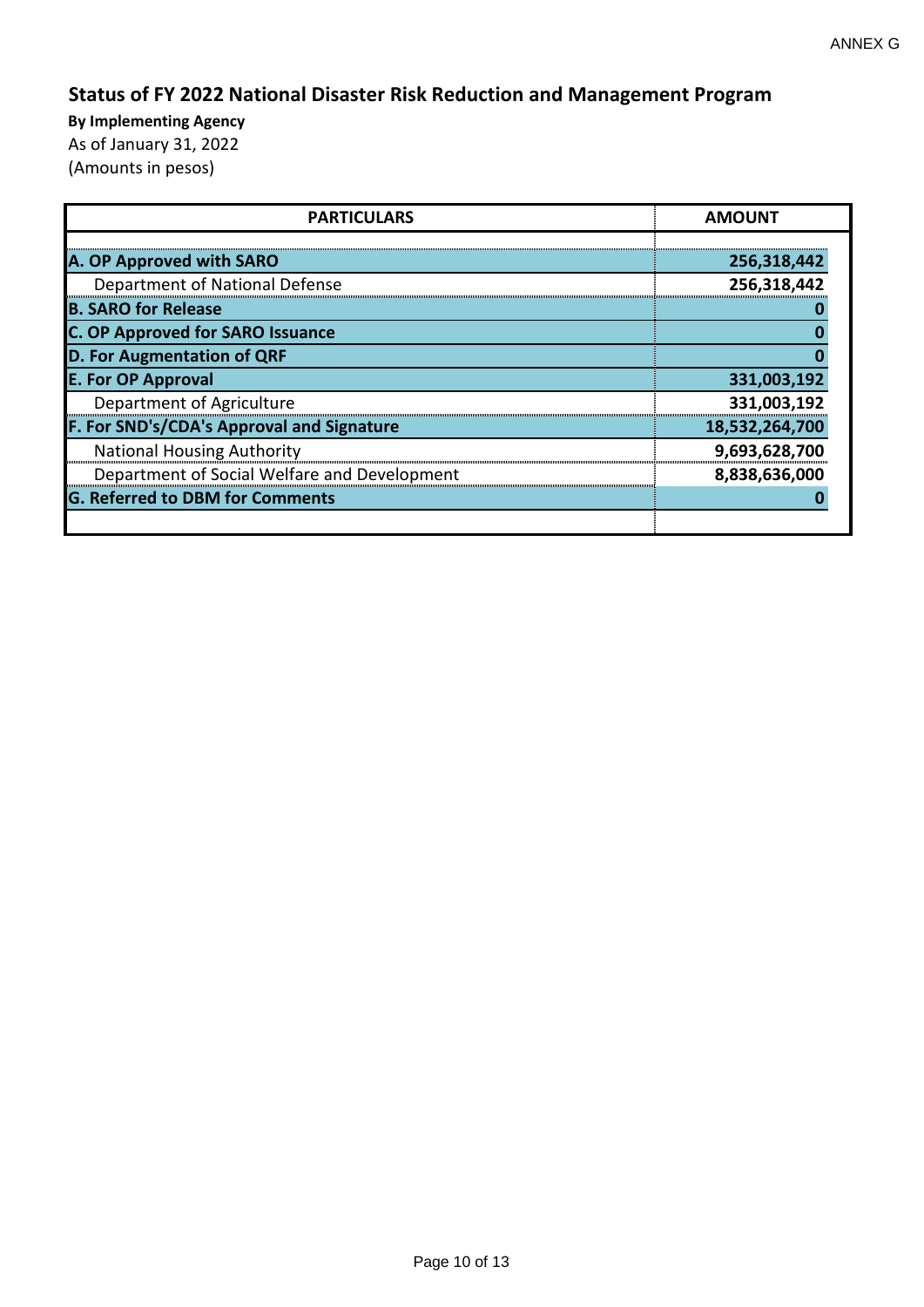## **FY 2022 Marawi Recovery, Rehabilitation and Reconstruction Program**

**By Implementing Agency, By Expense Class**

As of January 31, 2022

(Amounts in pesos)

| <b>PARTICULARS</b>                        | <b>MOOE</b> | <b>CO</b>   | <b>TOTAL</b>  |
|-------------------------------------------|-------------|-------------|---------------|
| Appropriation                             | 600,000,000 | 400,000,000 | 1,000,000,000 |
| <b>Reallocation, Total</b>                |             |             |               |
| <b>Adjusted Appropriation</b>             | 600,000,000 | 400,000,000 | 1,000,000,000 |
| Less: Releases                            |             |             |               |
| <b>Available Balance</b>                  | 600,000,000 | 400,000,000 | 1,000,000,000 |
| <b>Earmarked-Amounts</b>                  | 0           | ſ           | 2/            |
| <b>SARO for Release</b>                   |             |             |               |
| OP Approved for SARO Issuance             |             |             |               |
| For OP Approval                           |             |             |               |
| <b>Balance (net of earmarked amounts)</b> |             |             | 1,000,000,000 |

**1/** Details in **ANNEX D**

**2/** Based on the NDRRMP-MRRRP Status Report from DND-OCD as of January 31, 2022. (see Annex H)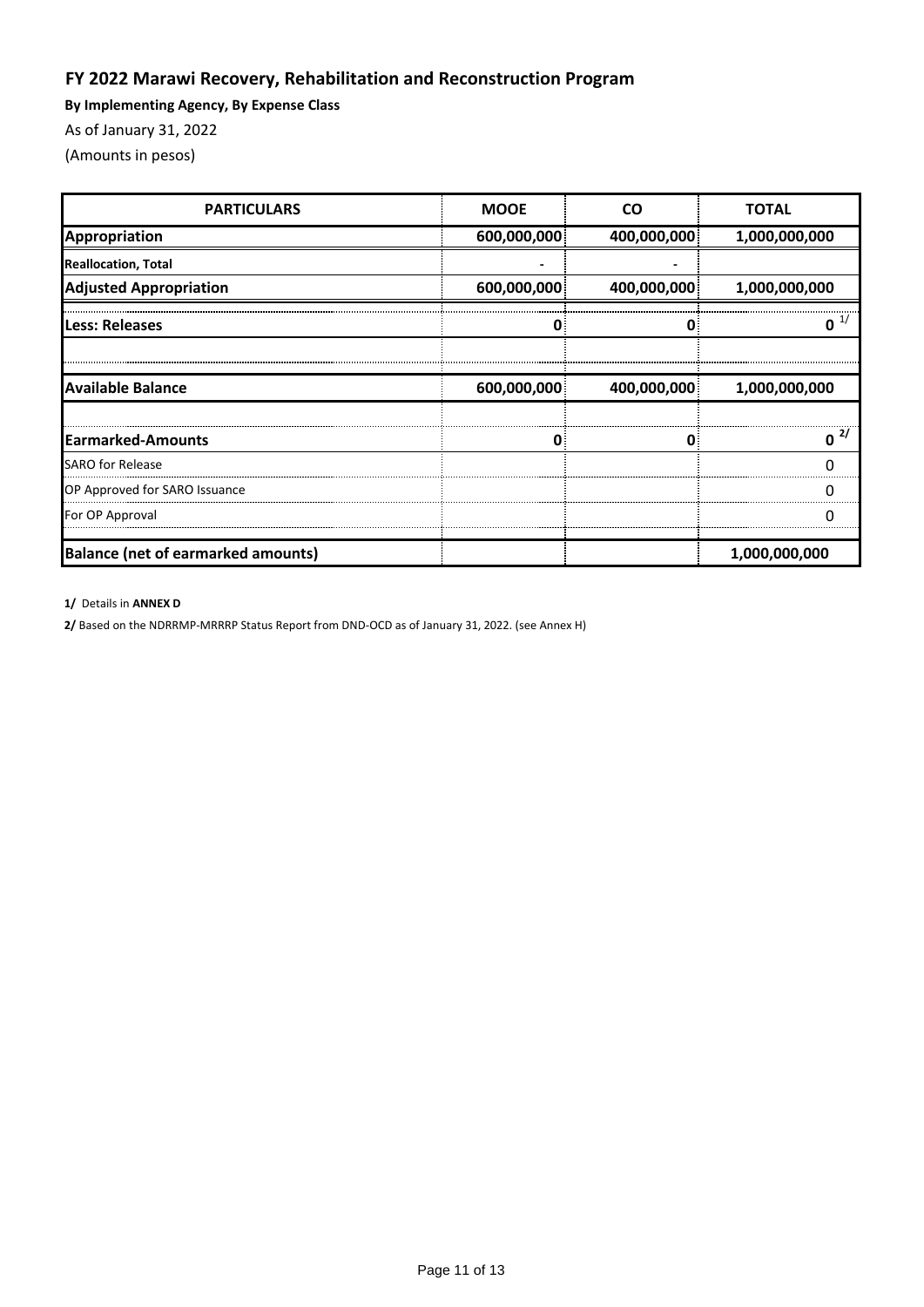### **RELEASES**

### **FY 2022 Marawi Recovery, Rehabilitation and Reconstruction Program**

### **By Implementing Agency**

As of January 31, 2022

(Amounts in pesos)

|                                                              |                 |             |                | Date of OP Approval/<br>Remarks | <b>RELEASES</b> |                          |                          |  |
|--------------------------------------------------------------|-----------------|-------------|----------------|---------------------------------|-----------------|--------------------------|--------------------------|--|
| <b>IMPLEMENTING AGENCY/ Local</b><br><b>Government Units</b> | <b>SARO No.</b> | <b>DATE</b> | <b>PURPOSE</b> |                                 | <b>MOOE</b>     | CO                       | Total                    |  |
| <b>RELEASES</b>                                              |                 |             |                |                                 |                 |                          |                          |  |
|                                                              |                 |             |                | <b>GRAND TOTAL</b>              |                 | $\overline{\phantom{0}}$ | $\overline{\phantom{a}}$ |  |